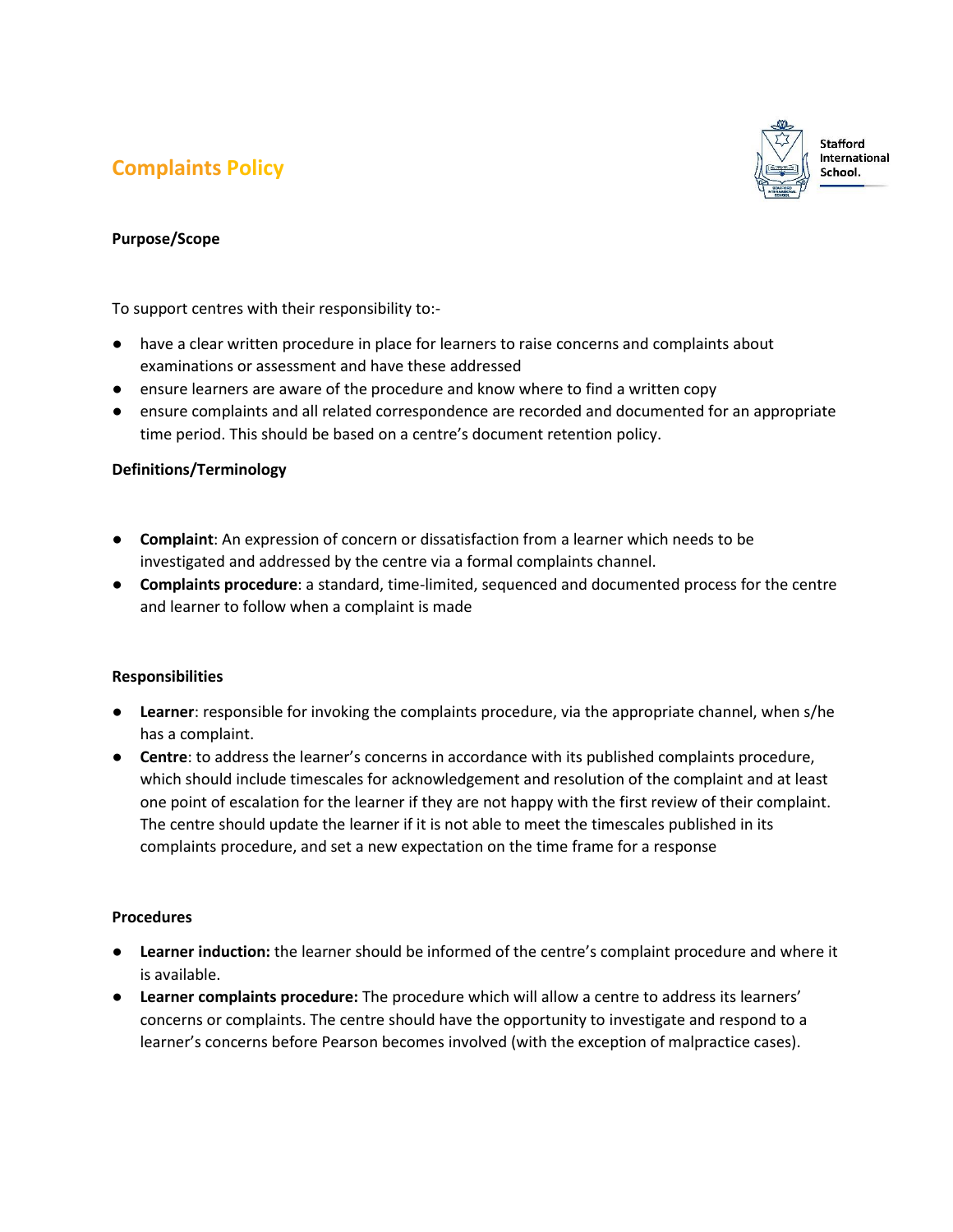#### **Possible complaints procedure stages:**

- **Stage 1 - Informal:** learner lets an appropriate member of centre staff (e.g. teacher or exams officer) know about their concerns and the member of staff attempts to satisfactorily resolve any issues. The outcome should be documented and if unresolved, move to Stage 2.
- **Stage 2 Formal review**: learner submits their complaint through the formal centre complaints channel and appropriate manager at the centre investigates and addresses their concerns. Learner notified of findings and outcome in writing. If remain dissatisfied, move to Stage 3.
- **Stage 3 - Formal review at a point of escalation:** learner escalates their complaint through the formal complaints channel and appropriate senior manager at the centre investigates and addresses their ongoing concerns. Learner notified of findings and outcome in writing. If remain dissatisfied, move to Stage 4.
- **Stage 4 - Formal review at final point of escalation**: learner escalates their complaint through the formal complaints channel and Board of Governors reviews the case to address the learner's ongoing concerns. Learner notified of findings and outcome in writing. If remain dissatisfied, move to Stage
- **Stage 5** Escalation to Pearson for information on next steps<sup>\*</sup>. Information on the Pearson complaints procedure can be found at qualifications.pearson.com/complaints and feedback
- \*Please note that once a learner has exhausted a centre's complaints procedure, there will only be certain matters Pearson can then assist with. We cannot assist with matters which are between the centre and learner, for example, fee disputes or complaints about the delivery of a qualification.
- **Recording complaints**: all complaints correspondence should be recorded in writing and dated. Letters of complaint and their responses should be kept for the appropriate time period based on the centre's own document retention policy.
- **Monitoring of complaints and outcomes:** undertaken by senior management at the centre to inform development and quality improvement.
- **Support with the resolution of complaints**: At any point during the investigation of a complaint, a centre can make contact with Pearson for information, support or advice. We would not normally get involved with a complaint until the centre complaints procedure has been fully exhausted, and there are some centre matters which we are not able to support with, for example, fees. A centre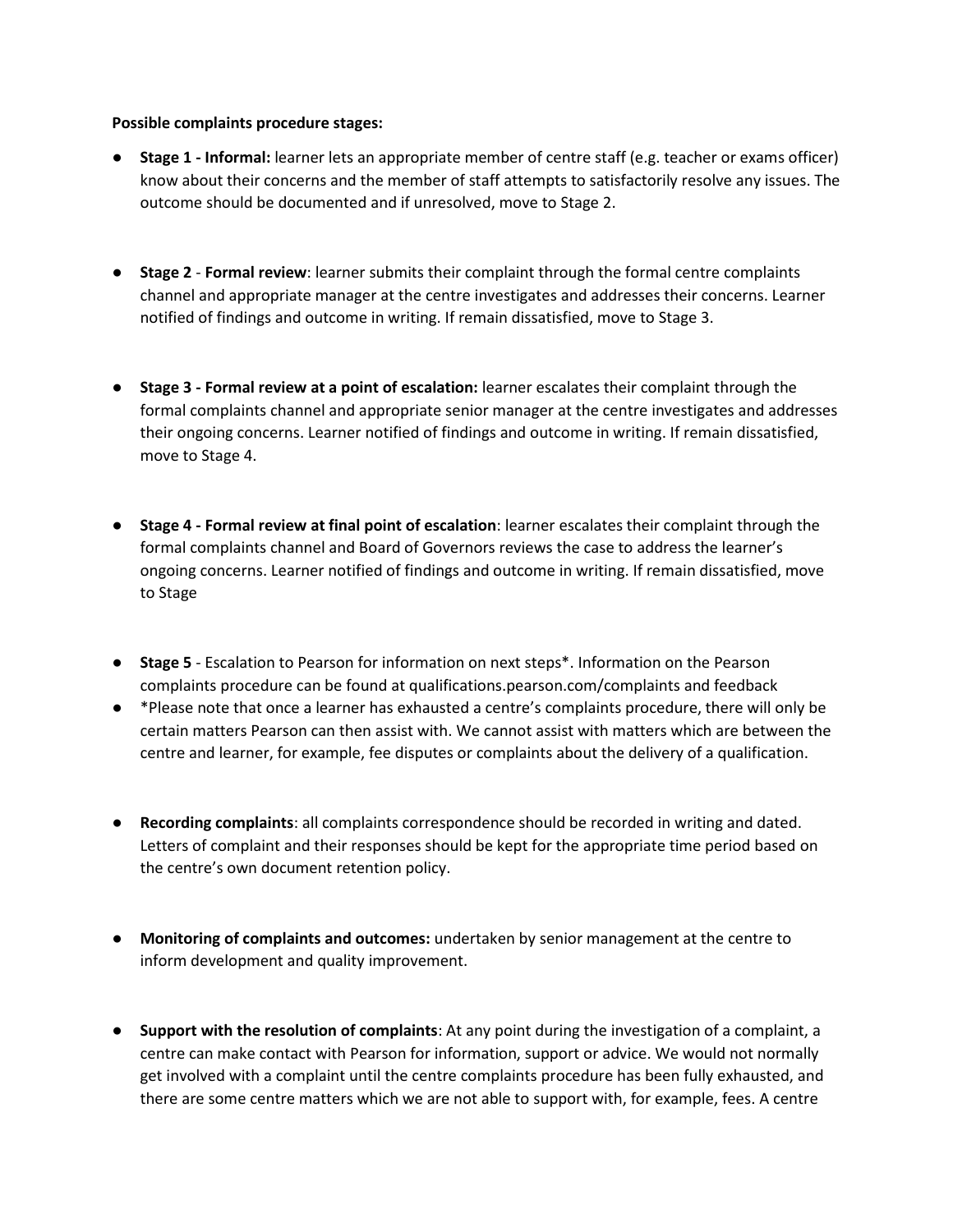should also forward Pearson a copy of all complaints received related to Pearson qualifications, which are not resolved within 28 days of receipt, and co-operate with Pearson in respect of any action Pearson needs to take to resolve such matters.